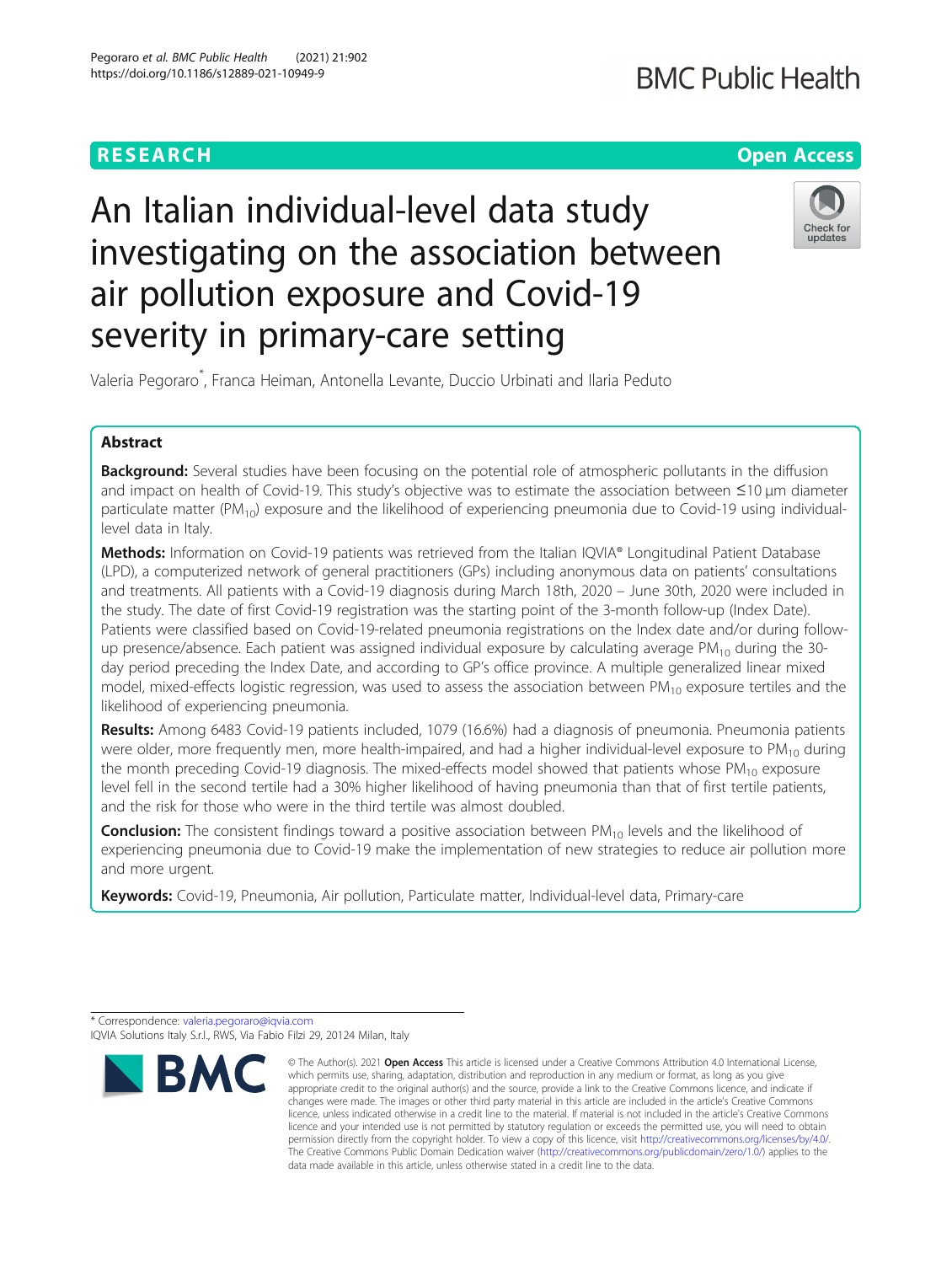#### Background

Covid-19 infection, whose pathogenic agent is Severe Acute Respiratory Syndrome Coronavirus 2 (SARS-CoV-2), was firstly reported in Wuhan, Hubei Province, China, in December 2019 [\[1](#page-8-0)]. The spectrum of Covid-19 clinical manifestation is very wide, as it includes asymptomatic infection, mild upper respiratory tract symptoms, mild and severe pneumonia, acute respiratory distress syndrome, sepsis and septic shock, [[2\]](#page-8-0) but also myalgia, fatigue, sputum production, headache, hemoptysis, diarrhea, anosmia, and ageusia. Furthermore, as clinical data became available, potential cardiovascular, gastrointestinal, neurological, and cutaneous manifestations of the disease were described by scientific literature [\[3](#page-8-0)]. Despite the course of the disease is often mild and undistinguishable from a common flu, in a considerable number of cases Covid-19 infection may require hospitalization, and can lead to an acute respiratory distress syndrome (ARDS) and death [\[1\]](#page-8-0) [[4](#page-8-0)]. Covid-19 outbreak was officially confirmed as a pandemic on 11 February 2020, [\[5](#page-8-0)] and since the end of February 2020, contagious has rapidly spread in Italy, particularly in the North (Lombardy, Veneto and Emilia-Romagna), and in many other European countries. As of the end of March, Italy represented the third country worldwide in terms of total number of cases and the first one in terms of total number of deaths [[6\]](#page-8-0). As of March 2021, it is estimated that more than 3 million people have contracted Covid-19, and more than 100,000 persons died as a consequence of this infection in Italy. Regions where most of the new cases and deaths are reported are still those of Northern Italy, and particularly Lombardy [\[7](#page-8-0)]. A large part of Northern Italy territory includes the Po basin area (Padan Plain), which is the most industrialized area of the country, and one of the most polluted region of Europe [\[8](#page-8-0)]. The World Health Organization (WHO), reported that air pollution is responsible for 7 million deaths worldwide every year, and represented one of the main concern regarding public health [[9\]](#page-8-0). Airborne particulate matter (PM), which is a heterogeneous mixture of solid and liquid, organic and inorganic material suspended in air, is considered as the most relevant component of air pollution [[10](#page-8-0)].

A growing body of evidences is showing that some countries were subject to a greater spread of Covid-19 and suffered higher lethality, and this undoubtably captured researchers attention [\[11\]](#page-8-0). As a consequence, several studies have been focusing on the potential role of atmospheric pollutants, particularly PM, in the diffusion of Covid-19 both in the short- and the long-term, as well as in the impact of the virus on human health  $[5, 11 [5, 11 [5, 11 [5, 11 [5, 11-$ [46\]](#page-9-0). One of the ideas underneath the potential relationship between airborne PM and Covid-19 diffusion is that the atmospheric PM might exercise a carrier action

along with the virus [\[5](#page-8-0), [26](#page-9-0)]. Setti and colleagues recently demonstrated the presence of the SARS-CoV-2 RNA on PM [[47\]](#page-9-0). Furthermore, it has been hypothesised that the presence of air-related pollutants can put pressure on the health conditions of the populations at risk, thus offering preconditions for the development of Covid-19 and its complications, including life-threatening ones [[11\]](#page-8-0). Almost all of the studies so far performed succeeded in finding a positive association between air pollution and Covid-19 diffusion and its health-related outcomes. However, it is worth mentioning that most of them were ecological studies, thus relied on aggregated data only. Differently, the analysis here reported used patient-level data. In particular, data available from the Italian Regional Environmental Protection Agencies (ARPA) on  $\leq 10 \mu m$  diameter PM (PM<sub>10</sub>) daily concentrations were collected to assign an individual exposure to a sample of patients experiencing Covid-19 infection. Patients' data on Covid-19 was retrieved from IQVIA® Longitudinal Patient Database (LPD), a large repository of secondary data fed by approximately 900 Italian General Practitioners (GPs).

To authors' knowledge, this was the first study ever using patient-level data aimed at estimating the association between short-term exposure to  $PM_{10}$  and the likelihood of experiencing pneumonia due to Covid-19 infection as a proxy of disease severity on a large sample of patients in Italy.

#### **Methods**

#### Data sources

Information on Covid-19 patients was retrieved from the Italian IQVIA® LPD database. Italian IQVIA® LPD is part of a computerized network of GPs from different European countries feeding a centralized database with extensive and anonymous data on patients' consultations and treatments. This database reflects the clinical practice of a national sample of GPs since it allows the collection and longitudinal analysis of data taken from patients' records related to prescriptions and healthcare resource utilisations in everyday clinical practice. Drug prescriptions and medical diagnoses are both coded directly by GPs and comply with the Anatomical Therapeutic and Chemical (ATC) classification system, and with the 9th edition of International Classification of Disease (ICD-9-CM), respectively. Currently, about 900 Italian GPs contribute to the IQVIA® LPD, providing data from routinely collected records of  $\sim$  1.2 million patients. The Italian IQVIA® LPD database, established in 1998 by the Italian College of General Practitioners (Società Italiana di Medicina Generale - SIMG), was found to be representative of the Italian general population [[48](#page-9-0)–[50](#page-9-0)] and a reliable source of information in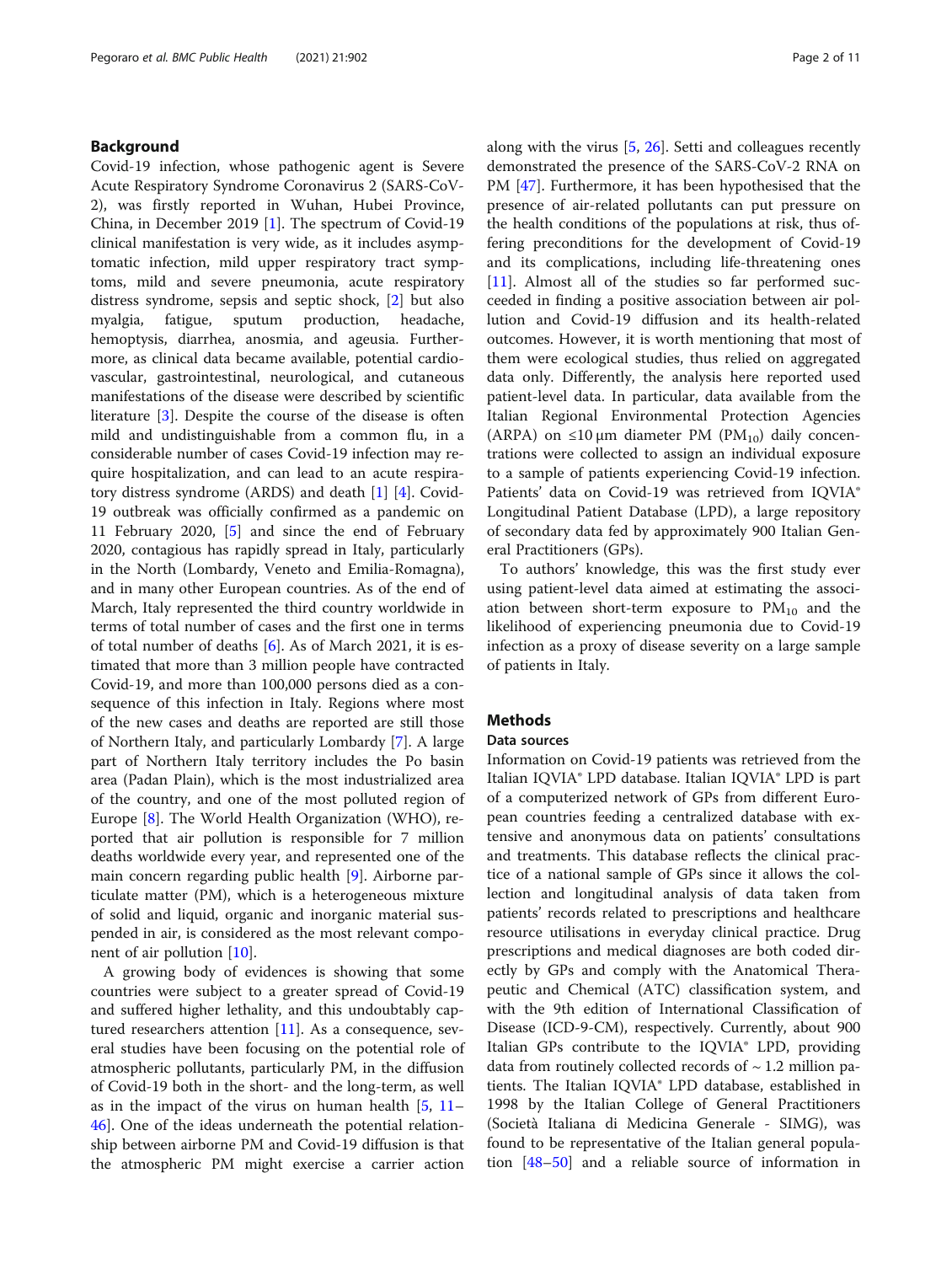numerous previous studies for several disease areas [[51](#page-9-0)– [57\]](#page-9-0).

 $PM_{10}$  daily concentration data detected by the official air quality monitoring stations located on the entire Italian territory were retrieved from ARPA Regional websites for the period January 2020 – June 2020 and are publicly available.

#### Study population, exposure, and outcomes definitions

On March 17<sup>th</sup>, 2020, all the GPs collaborating with the Italian IQVIA® LPD were asked by SIMG/HealthSearch to use two different codes to distinguish between Covid-19 patients with or without pneumonia. The present analysis firstly selected all patients who had at least one Covid-19 registration during the period March  $18<sup>th</sup>$ ,  $2020$  – June  $30<sup>th</sup>$ , 2020 (selection period). The date of the first Covid-19 registration was considered as the Index Date and patients were grouped based on the presence/absence of a registration of Covid-19 with pneumonia within 90 days since the Index Date (followup) as a proxy of disease severity. The final study cohort was composed of Covid-19 patients who had data availability for the study period and no missing information on age, sex, and  $PM_{10}$  exposure. For each patient included in the analysis, diagnoses recorded during the 12 month period preceding the Index Date (baseline) were collected, and the following conditions, defined through ICD-9 codes, were considered as comorbidities of interest: hypertension (ICD-9 code 401.xx), diabetes (ICD-9 code 250.xx), asthma (ICD-9 code 493.xx), chronic obstructive pulmonary disease (COPD) (ICD-9 codes 490.xx, 491.xx, 492.xx, 494.xx, 495.xx, 496.xx), obesity (ICD-9 codes 278.00, 278.01 and/or a body mass index value of at least  $30 \text{ kg/m}^2$ ), coronary artery disease (CAD) (ICD-9 codes 410.xx, 411.xx, 412.xx, 413.xx, 414.xx, V45.81, V45.82), and cerebrovascular disease (ICD-9 codes from 430.xx to 438.xx). Information on age and sex on the Index Date, smoking habits, and GP's office province were also retrieved from the IQVIA® LPD database. The daily average value of  $\text{PM}_{10}$  (µg/m<sup>3</sup>) was calculated at province level based on data from ARPA air quality monitoring stations. Individual  $PM_{10}$ exposure was then assigned to each patient by calculating the mean of  $PM_{10}$  daily values observed during the month preceding the Index Date and according to GP's office province.

#### Statistical analysis

A description of patients' individual  $PM_{10}$  exposure was given in terms of mean and standard deviation by Region. Descriptive statistics on patients' characteristics were reported for the two groups of patients with or without pneumonia. A stratification of patients by tertiles of  $PM_{10}$  calculated on the overall cohort and

presence or absence of pneumonia was also provided. Because the two groups of Covid-19 patients with or without pneumonia were independent, when dealing with categorical variables, Chi-square tests were performed to investigate on between-groups differences. Because of the large sample size, Kolmogorov-Smirnov test was performed to test normality of  $PM_{10}$  exposure assessed as a continuous variable. P-value resulting from the test was very close to 0 (i.e.,  $< 0.01$ ), thus a nonparametric Wilcoxon signed-rank test was performed to understand whether  $PM_{10}$  exposure differed between the two groups. P-values resulting from Chi-square and Wilcoxon tests were reported as continuous variables. As pvalues can range from 0 to 1, the closer the values were to zero, the higher the diffidence in the null hypothesis of no association [\[58](#page-9-0)]. Given the multilevel structure of the data, a multiple mixed-effects logistic regression model was built by inserting a random intercept for GPs' office province to assess the association between  $PM_{10}$ exposure and the likelihood of experiencing pneumonia as a consequence of Covid-19 infection. Indeed, no further details in addition to province were available regarding GPs' offices location, and then on patients' residence. Being so,  $PM_{10}$  values were used only at province level, with this possibly introducing within-province correlation despite an individual level of exposure was assigned to each patient depending on his/her Index Date. Furthermore, due to the pandemic, the disease status of subjects in the same province may be correlated, violating the independence assumption of the ordinary regression model [[59](#page-9-0)]. Fixed effects included in the model were  $PM_{10}$  exposure in terms of tertiles, sex, age class, and presence or absence of each comorbidity of interest during baseline period. Given the large number of patients involved, we used the maximum likelihood as an estimation method. Covariance structure was assumed to be variance component and the ratio between the Pearson chi-square statistic and its degrees of freedom was calculated to verify that variability has been properly modeled. Associations were expressed as Odds Ratios (ORs), together with their 95% confidence intervals (CI). Point estimates should be regarded as the most compatible values, while the other values included in the CIs should be regarded as progressively less compatible (but nevertheless still compatible) the greater their distance from the point estimate [[58\]](#page-9-0). Multiple logistic mixed models have been previously used in literature to deal with data having an analogous structure to investigate on the association between air pollution and health outcomes [\[59](#page-9-0)–[61\]](#page-10-0). Sensitivity analyses were performed to assess the robustness of results. Firstly, we run the above described model on the subgroup of subjects with smoking habits information available to account for the potential confounding effect of cigarettes smoking on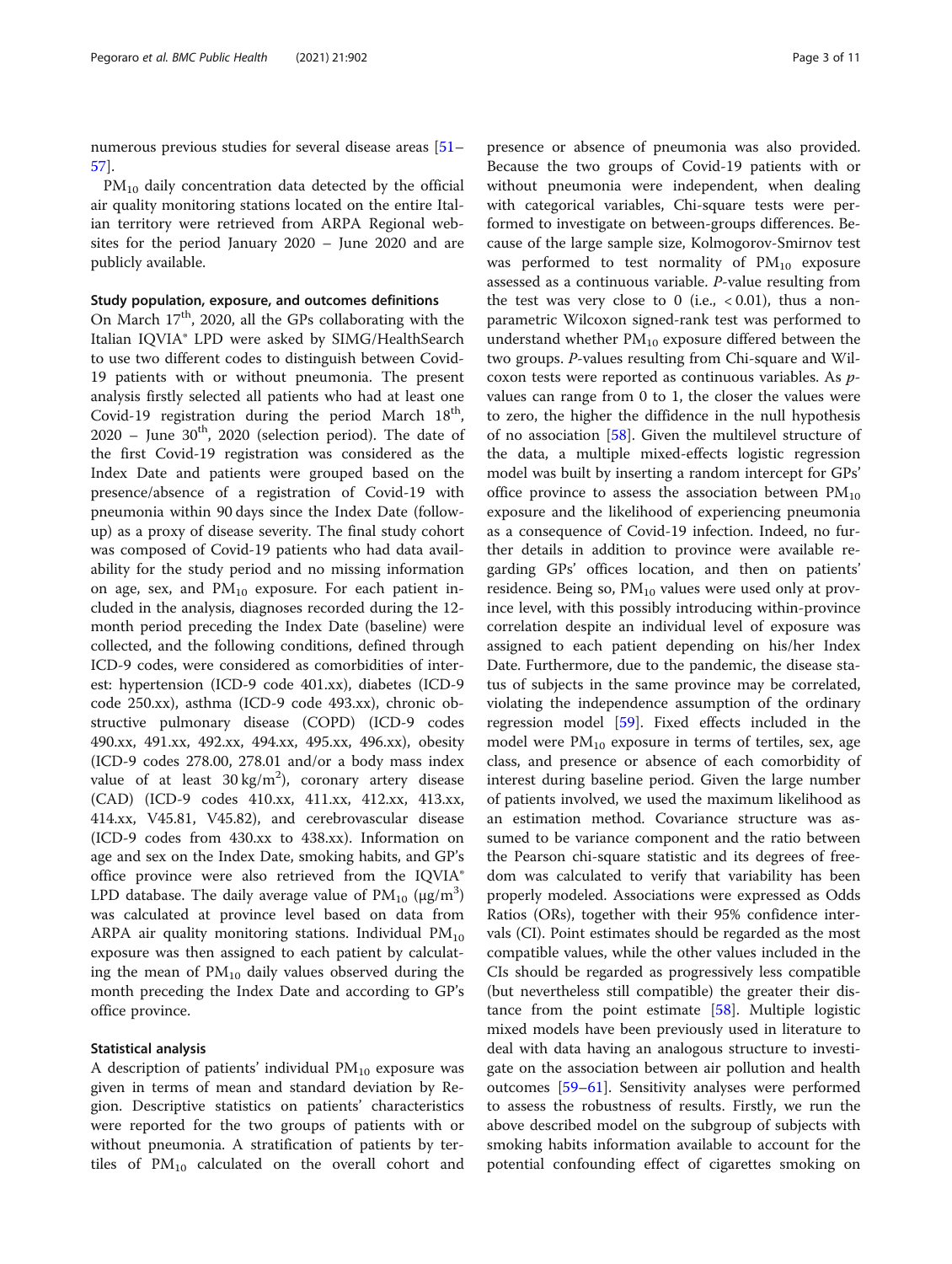the association between exposure to  $PM_{10}$  and risk of pneumonia. A dummy variable indicating whether a patient have ever smoked or not was included among model's covariates. Secondly, we decided to run the multiple mixed-effects logistic regression model using  $PM_{10}$ tertiles calculated based on patients' individual exposure during the 14- and 7-day periods preceding the Index Date as exposure variables. The latter analyses were intended to test the robustness of results with respect to the time-window chosen to assess  $PM_{10}$  exposure. Thirdly, stratified analyses were performed by running the multiple mixed-effects logistic regression model separately on men and women, on <  $65$  and  $\geq 65$  years old subjects, and on never smoking patients. C-statistic was calculated to assess models' discrimination performance (i.e., the extent to which patients who were predicted to be high risk exhibited higher pneumonia rates compared with those who were predicted to be low risk); C-statistic can range from 0.5 (poor discrimination) to 1.0 (perfect discrimination) and was used in previous studies as a measure of model's discrimination ability [\[62\]](#page-10-0). All the analyses were performed using SAS software, version 9.4.

#### Results

A final cohort of 6483 patients was defined according to eligibility criteria. Overall, Covid-19 patients without pneumonia numbered 5404 (83.4%), while those with

pneumonia were 1079 (16.6%). Figure 1, which describes individual  $PM_{10}$  exposure by Region, shows that on average, Veneto, Lombardy, Marche, and Campania were the Regions where patients have been exposed to the highest level of  $PM_{10}$  during the month preceding the Index Date. In particular,  $PM_{10}$  mean values ranged from 25.3 to  $28.2 \,\mathrm{\upmu g/m^3}$ , thus being higher than the mean value calculated on the total cohort  $(24.1 \,\mu g/m^3)$ . For all the remaining Regions,  $PM_{10}$  mean values fell below the Italian mean value and ranged from  $14.0 \,\mu g/m^3$  for Valdaosta to  $23.1 \mu g/m^3$  for Emilia-Romagna (Fig. 1). Molise Region was not included in the analysis due to IQVIA® LPD data unavailability.

Table [1](#page-4-0) reports Covid-19 patients' characteristics stratified by pneumonia presence or absence. Among Covid-19 patients with pneumonia we found a higher proportion of male than the one observed among patients without pneumonia (57.1% versus 45.9%). Overall, mean age of Covid-19 patients was around 55 years, and subjects with pneumonia were older than those without pneumonia, with mean age being around 64 and 53 years respectively for the two groups (data not shown). Consistently, the proportion of Covid-19 patients aged 65 years or older was 50.4 and 26.9% for the group with and without pneumonia, respectively. Ex- and current smokers accounted for a higher proportion among Covid-19 patients without pneumonia. Overall, the most

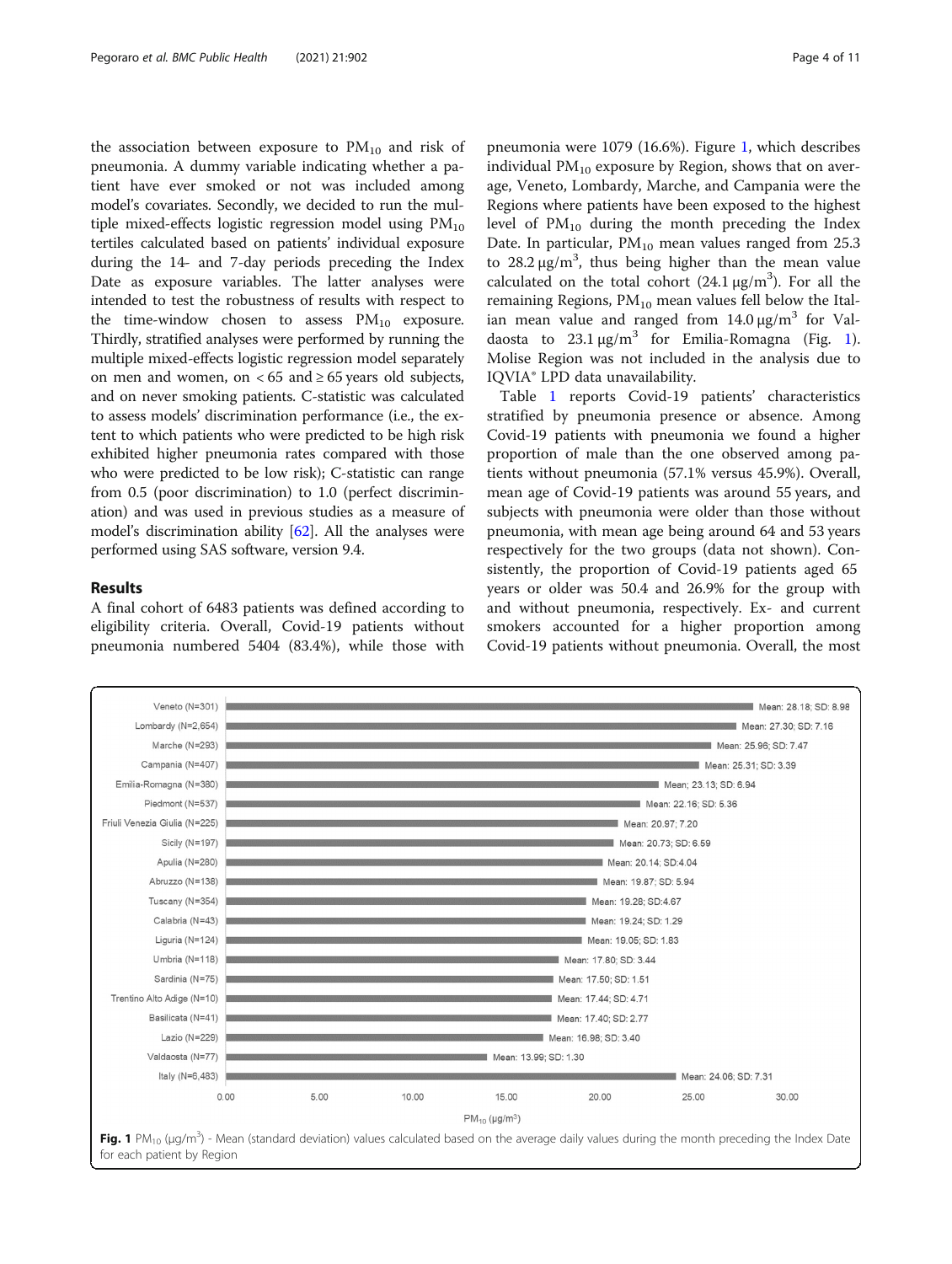|                                 | <b>Total</b><br>$(N = 6483)$ |                | COVID-19 without pneumonia<br>$(N = 5404)$ |                | COVID-19 with pneumonia<br>$(N = 1079)$ |                |         |
|---------------------------------|------------------------------|----------------|--------------------------------------------|----------------|-----------------------------------------|----------------|---------|
| <b>Patients characteristics</b> |                              |                |                                            |                |                                         |                | p-value |
| Gender                          |                              |                |                                            |                |                                         |                | < .0001 |
| Male: N (%)                     | 3095                         | $(47.74\%)$    | 2479                                       | (45.87%)       | 616                                     | (57.09%)       |         |
| Age classes                     |                              |                |                                            |                |                                         |                | < .0001 |
| $14 \leq$ Age < 45 years: N (%) | 1781                         | (27.47%)       | 1672                                       | $(30.94\%)$    | 109                                     | $(10.10\%)$    |         |
| $45 \le$ Age < 55 years: N (%)  | 1387                         | (21.39%)       | 1200                                       | (22.21%)       | 187                                     | (17.33%)       |         |
| $55 \leq$ Age < 65 years: N (%) | 1316                         | $(20.30\%)$    | 1076                                       | $(19.91\%)$    | 240                                     | (22.24%)       |         |
| $65 \le$ Age < 75 years: N (%)  | 963                          | (14.85%)       | 743                                        | (13.75%)       | 220                                     | (20.39%)       |         |
| Age $\geq$ 75 years             | 1036                         | $(15.98\%)$    | 713                                        | (13.19%)       | 323                                     | (29.97%)       |         |
| Smoking status <sup>a</sup>     |                              |                |                                            |                |                                         |                | < .0001 |
| Never smoked: N (%)             | 3635                         | $(86.24\%)$    | 2987                                       | (85.22)        | 648                                     | (91.27%)       |         |
| Ever smoked: N (%)              | 580                          | (13.76%)       | 518                                        | (14.78%)       | 62                                      | (8.73%)        |         |
| <b>Comorbidities</b>            |                              |                |                                            |                |                                         |                |         |
| Hypertension: N (%)             | 1821                         | (28.09%)       | 1405                                       | $(26.00\%)$    | 416                                     | (38.55%)       | < .0001 |
| Diabetes: N (%)                 | 537                          | (8.28%)        | 388                                        | $(7.18\%)$     | 149                                     | $(13.81\%)$    | < .0001 |
| Asthma: N (%)                   | 319                          | $(4.92\%)$     | 252                                        | $(4.66\%)$     | 67                                      | $(6.21\%)$     | 0.0320  |
| Obesity <sup>b</sup> : N (%)    | 765                          | $(11.80\%)$    | 594                                        | $(10.99\%)$    | 171                                     | (15.85%)       | < .0001 |
| COPD: N (%)                     | 420                          | $(6.48\%)$     | 323                                        | $(5.98\%)$     | 97                                      | $(8.99\%)$     | 0.0002  |
| CAD: N (%)                      | 297                          | (4.58%)        | 220                                        | $(4.07\%)$     | 77                                      | $(7.14\%)$     | < .0001 |
| CVD: N (%)                      | 309                          | $(4.77\%)$     | 236                                        | (4.37%)        | 73                                      | (6.77%)        | 0.0007  |
| <b>Comorbidities number</b>     |                              |                |                                            |                |                                         |                |         |
| 0: N(% )                        | 3664                         | (56.52%)       | 3200                                       | (59.22%)       | 465                                     | $(43.00\%)$    | < .0001 |
| 1: $N(% )$                      | 1652                         | (25.48%)       | 1340                                       | $(24.80\%)$    | 312                                     | $(28.92\%)$    |         |
| 2: N(%)                         | 791                          | $(12.20\%)$    | 585                                        | (10.83%)       | 206                                     | $(19.09\%)$    |         |
| $3 +: N$ (%)                    | 376                          | $(5.80\%)$     | 279                                        | $(5.16\%)$     | 97                                      | $(8.99\%)$     |         |
| $PM_{10}$                       |                              |                |                                            |                |                                         |                |         |
| Mean (SD)                       | 24.06                        | (7.31)         | 23.59                                      | (7.22)         | 26.40                                   | (7.32)         | < .0001 |
| Median (Q1; Q3)                 | 23.40                        | (17.78; 30.38) | 22.94                                      | (17.52; 29.74) | 28.56                                   | (20.30; 32.45) |         |

#### <span id="page-4-0"></span>Table 1 Characteristics of study patients by presence/absence of pneumonia

SD standard deviation; Q1 first quartile; Q3 third quartile a Calculated on 4215 subjects with smoking habits available information b Body Mass Index > 30 kg/m<sup>2</sup> or ICD-9 in 278.0x, 278.00, 278.01

 $\text{c}$  PM<sub>10</sub> exposure during the month preceding the Index Date measured as a continuous variable

frequently reported comorbidities among those of interest were hypertension, obesity, and diabetes mellitus. The comparison between groups showed that among pneumonia patients the proportions of subjects with each condition were higher than those observed among patients without pneumonia.  $PM_{10}$  exposure during the month preceding the Index Date measured as a continuous variable was higher for pneumonia patients (Table 1).

The stratification of Covid-19 patients by presence/absence of pneumonia and tertiles of  $PM_{10}$  exposure showed that a much higher proportion of subjects whose mean level of exposure fell in the third tertile was found for pneumonia group. Indeed, almost half of patients with pneumonia had a  $PM_{10}$  mean value higher than 28.7  $\mu$ g/m<sup>3</sup> during the month preceding the Index Date, i.e., Covid-19 diagnosis (Fig. [2](#page-5-0)).

Results from the multiple mixed-effect logistic regression model showed that  $PM_{10}$  exposure level during the month preceding the Index Date was associated with the risk of experiencing pneumonia due to Covid-19 infection. In particular, patients whose level of  $PM_{10}$  exposure fell in the second tertile had a 30% higher likelihood of having pneumonia than patients whose level of exposure fell into the first tertile; the risk for patients in the third  $PM_{10}$  exposure tertile was almost doubled. Among the covariates included in the model, gender, age class, and presence/absence of baseline asthma and or obesity had an influence on the likelihood of experiencing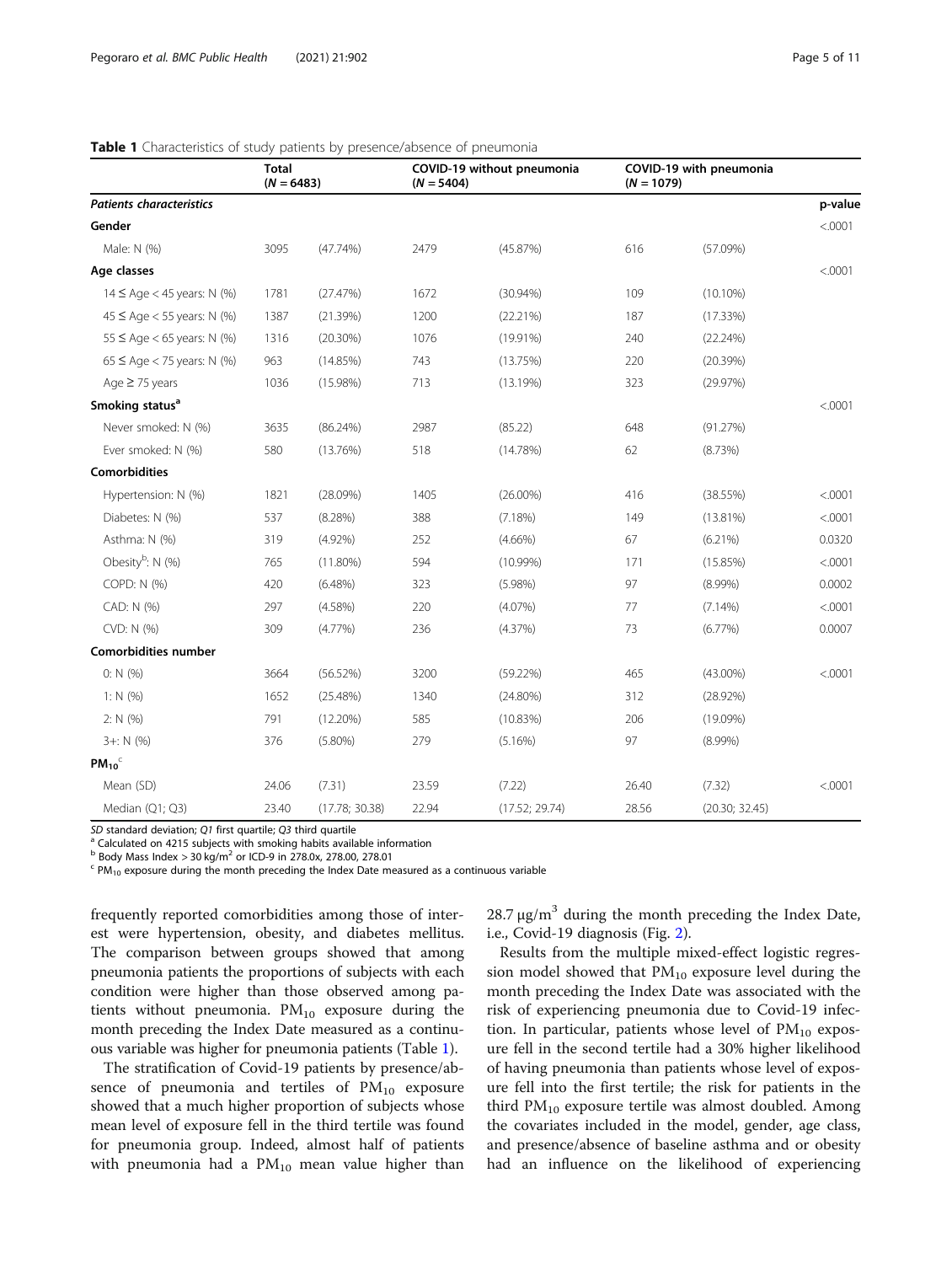<span id="page-5-0"></span>

pneumonia. In particular, male sex, older age, as well as the presence of asthma and/or obesity exposed patients to a higher risk of pneumonia as a consequence of Covid-19 infection. The ratio of the Pearson chi-square statistic and its degrees of freedom was 0.96. The Cstatistic was 0.8, thus discrimination performance of the model was good (Table [2](#page-6-0)).

Results from the sensitivity analysis run on the subgroup of patients with available information on smoking habits confirmed those from the model run on the total cohort and did not show any association between smoking habits and risk of pneumonia (data not shown). Furthermore, results from the multiple mixed-effect logistic regression models which accounted for  $PM_{10}$  exposure assessed during the 14- and 7-day periods preceding the Index Date (Tables [1S](#page-7-0) and [2S](#page-7-0)), as well as those from stratified analyses (Tables [3S](#page-7-0), [4S](#page-7-0), [5S](#page-7-0), [6S,](#page-7-0) [7S\)](#page-7-0) confirmed the robustness of our findings.

#### Discussion

The main objective of the present study was to understand whether short-term exposure to  $PM_{10}$  may increase Covid-19 patients' likelihood of experiencing pneumonia as a proxy of disease severity. Findings from the multiple mixed-effect logistic model suggest that short-term exposure to  $PM_{10}$  may represent a risk factor for the development of pneumonia in patients with Covid-19 infection. Furthermore, an increasing trend in the likelihood of experiencing pneumonia was observed corresponding to increasing levels of  $PM_{10}$ .

Several studies previously investigated on the association between air pollution and Covid-19 spread and adverse outcomes in Italy [[4,](#page-8-0) [8,](#page-8-0) [10,](#page-8-0) [11,](#page-8-0) [13](#page-8-0)–[15](#page-8-0), [29](#page-9-0), [30](#page-9-0), [35](#page-9-0), [36,](#page-9-0) [40](#page-9-0), [44](#page-9-0), [46\]](#page-9-0). A study by Conticini and colleagues focused on two Northern Italy Regions, Lombardy and Emilia Romagna, which are part of the Padan plain. According to data from Italian Civil Protection, these Regions had the highest level of virus lethality in the world at the time of the first epidemic wave  $[63]$  $[63]$ . Being so, Conticini and colleagues speculated that the high level of pollution should be considered as an additional cofactor of the high level of lethality recorded in that area [[4\]](#page-8-0). Dettori and colleagues examined the role of air pollutants in relation to the number of deaths per each Italian province affected by Covid-19.  $PM_{10}$  was found to be an independent predictor for Covid-19-related mortality [[11\]](#page-8-0). Similarly, Bianconi et al. investigated on the association between PM exposure and Covid-19 cases and related deaths both at Regional and province level in Italy. Study results seemed to suggest that the greater diffusion and lethality of Covid-19 might be at least partially related to the past and cumulative PM exposure [\[10](#page-8-0)]. Accarino and colleagues, who investigated on short-term exposure to atmospheric pollutants and spatio-temporal distribution of Covid-19 cases and deaths in Italy, also suggested a potential correlation, particularly with PMs [[35\]](#page-9-0). Coker and colleagues found that a  $1 \mu g/m^3$  increase in long-term exposure to  $PM_{2.5}$  was associated with a 9% increase in COVID-19 related mortality in Northern Italy [\[29](#page-9-0)]. Similar studies have been conducted also in other countries [[17,](#page-8-0) [20](#page-8-0), [23](#page-8-0), [25,](#page-9-0) [27,](#page-9-0) [30](#page-9-0), [33](#page-9-0), [34,](#page-9-0) [36,](#page-9-0) [38](#page-9-0), [39](#page-9-0), [41](#page-9-0)–[43](#page-9-0), [45\]](#page-9-0). A study by Wu and colleagues investigating on the association between  $PM_{2.5}$  exposure and risk of COVID-19 death in the United States found that an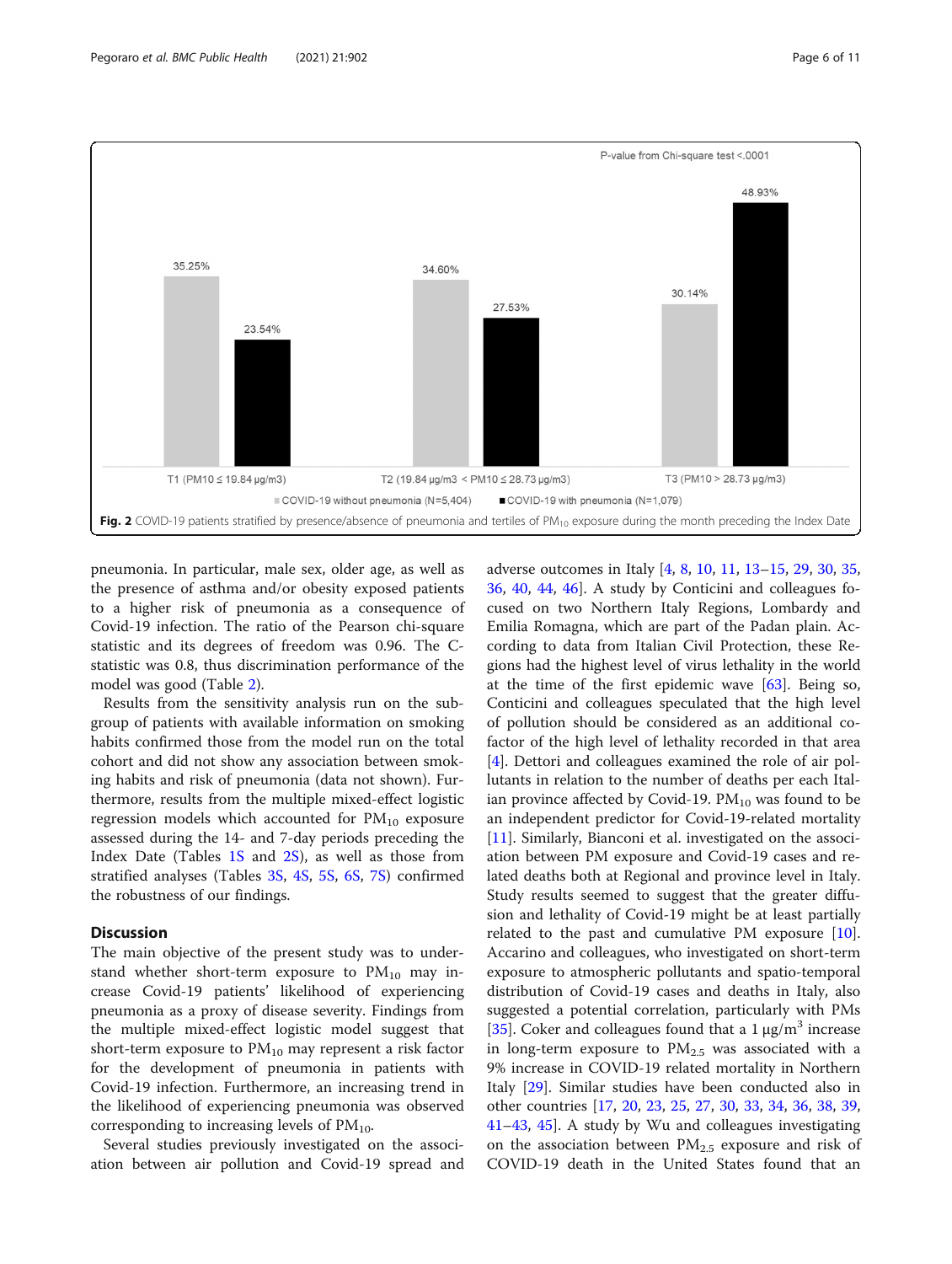| Characteristic          | Category                                                                            | <b>Odds Ratio</b> | 95% Confidence Interval  |                          |
|-------------------------|-------------------------------------------------------------------------------------|-------------------|--------------------------|--------------------------|
|                         |                                                                                     |                   | <b>Lowe Limit</b>        | <b>Upper Limit</b>       |
| $PM_{10}$ tertiles      | $PM_{10} \le 19.84 \,\mu g/m^3$                                                     | 1.00              | $\overline{\phantom{a}}$ | $\overline{\phantom{0}}$ |
|                         | 19.84 $\mu$ g/m <sup>3</sup> < PM <sub>10</sub> $\leq$ 28.73 $\mu$ g/m <sup>3</sup> | 1.34              | 1.09                     | 1.65                     |
|                         | $PM_{10}$ > 28.73 µg/m <sup>3</sup>                                                 | 1.93              | 1.55                     | 2.39                     |
| Gender                  | Female                                                                              | 1.00              | $\equiv$                 | $\equiv$                 |
|                         | Male                                                                                | 1.52              | 1.31                     | 1.76                     |
| Age class               | $14 \leq Age < 45$ years: N (%)                                                     | 1.00              | $\equiv$                 | $\equiv$                 |
|                         | $45 \le$ Age < 55 years: N (%)                                                      | 2.25              | 1.74                     | 2.91                     |
|                         | 55 ≤ Age < 65 years: $N$ (%)                                                        | 3.09              | 2.40                     | 3.99                     |
|                         | Age $\geq$ 65 years                                                                 | 5.51              | 4.29                     | 7.06                     |
| Hypertension            | No                                                                                  | 1.00              | $\overline{\phantom{0}}$ | $\equiv$                 |
|                         | Yes                                                                                 | 0.99              | 0.84                     | 1.17                     |
| <b>Diabetes</b>         | No                                                                                  | 1.00              | $\equiv$                 | $=$                      |
|                         | Yes                                                                                 | 1.23              | 0.97                     | 1.55                     |
| Asthma                  | No                                                                                  | 1.00              | $\overline{\phantom{0}}$ | $\equiv$                 |
|                         | Yes                                                                                 | 1.58              | 1.16                     | 2.16                     |
| <b>COPD</b>             | No                                                                                  | 1.00              | ÷                        | $\equiv$                 |
|                         | Yes                                                                                 | 1.02              | 0.78                     | 1.34                     |
| Coronary artery disease | No                                                                                  | 1.00              | $\overline{\phantom{a}}$ | $\equiv$                 |
|                         | Yes                                                                                 | 0.96              | 0.71                     | 1.31                     |
| Cerebrovascular disease | No                                                                                  | 1.00              | $\overline{\phantom{0}}$ | $\sim$                   |
|                         | Yes                                                                                 | 1.01              | 0.75                     | 1.37                     |
| Obesity                 | No                                                                                  | 1.00              | -                        | $=$                      |
|                         | Yes                                                                                 | 1.24              | 1.01                     | 1.54                     |

<span id="page-6-0"></span>Table 2 Estimates from the multiple mixed-effect logistic regression model evaluating the likelihood of experiencing pneumonia

 $C = 0.77$ 

increase of  $1 \mu g/m^3$  in PM<sub>2.5</sub> was associated with an 8% increase in the COVID-19 death rate [\[20](#page-8-0)]. Cole and colleagues found a positive relationship between air pollution and Covid-19 cases, hospital admissions and deaths using data from 355 Dutch municipalities [\[23](#page-8-0)].

Findings from all the above-mentioned analyses came from ecological studies, which used aggregated data. Undoubtably, ecological studies, whose approach is extremely cost-effective, are crucial in rapidly evolving areas of research. Indeed, they allow drawing area level conclusions, which can be useful for policy-making [\[64](#page-10-0)]. However, ecological regression analyses are unable to adjust for individual-level risk factors, which, instead, are known to affect Covid-19 health outcomes. To authors' knowledge, very few studies have been performed using individual-level data, and none of them was conducted in Italy. Travaglio and colleagues investigated on the associations between several air pollutants and the risk of COVID-19 infection using patient-level data obtained from a cohort of 1450 subjects in the UK. Results from the analysis showed that levels of PM pollutants and nitrogen oxides were associated with an increase in SARS-

CoV-2 infections. No investigations were done accounting for Covid-19 severity or mortality [\[32](#page-9-0)]. Another study conducted in the UK and using individual-level data found a positive association between exposure to  $NO<sub>2</sub>$  and Covid-19 mortality, while the association with  $PM_{2.5}$  was uncertain [\[31](#page-9-0)]. Finally, a study conducted in Mexico City used patient-level data to estimate the effects of both long- and short-term exposure to  $PM_{2.5}$  on Covid-19 mortality: evidences toward a positive relationship between  $PM_{2.5}$  air pollution and the likelihood for an individual to die following Covid-19 infection did emerge; this relationship increased with age, and, although findings suggested that the association was mainly driven by long-term exposure, authors did not exclude that short-term exposure might also have an effect [[37](#page-9-0)].

In light of the few studies using patient-level data, authors of the present study do believe that findings here reported should be regarded as extremely significant and add an important contribution in the understanding of the relationship between air pollution and Covid-19 severity. Furthermore, it is worth mentioning that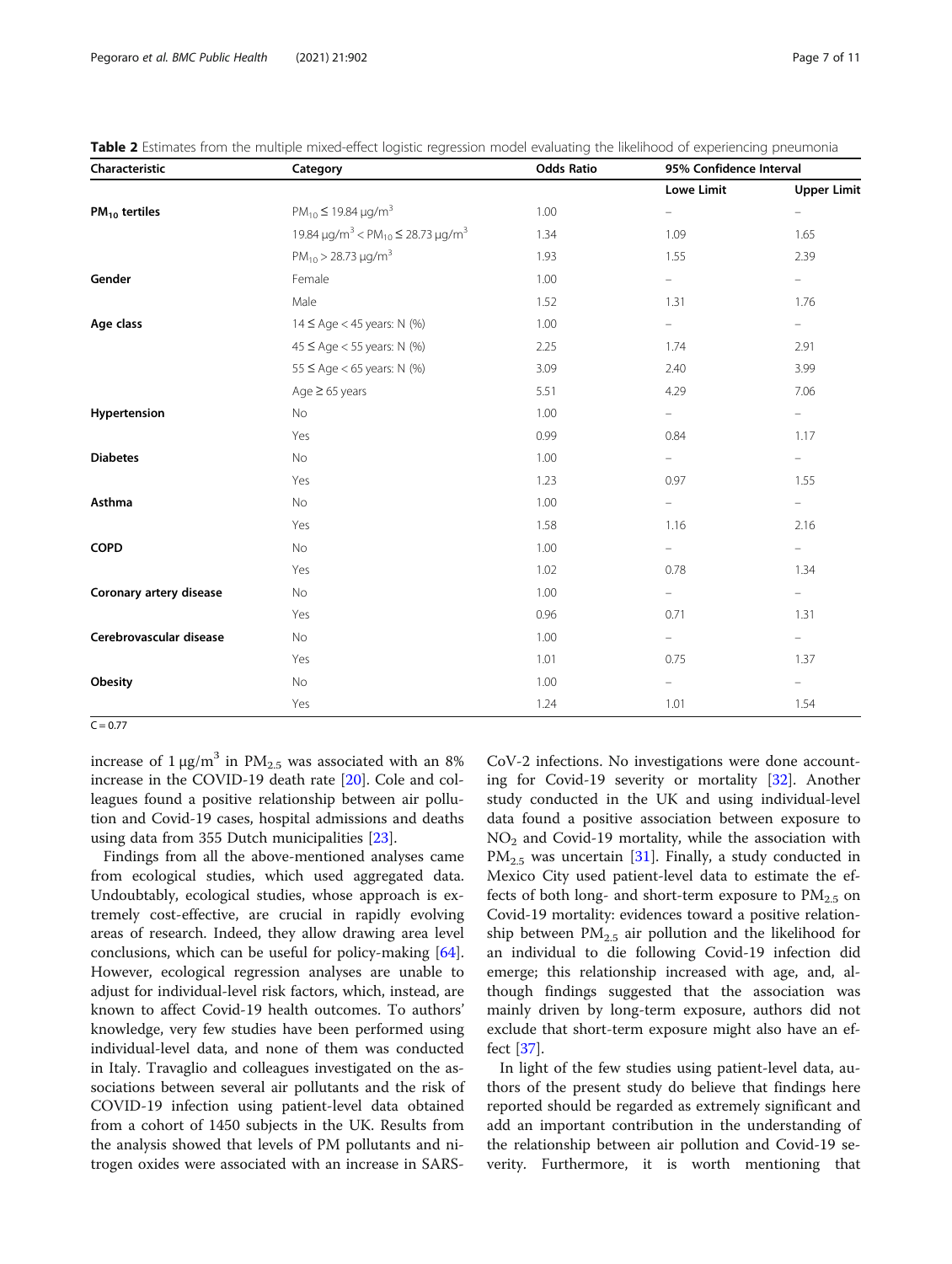<span id="page-7-0"></span>individual-level data in the present study included information on exposure in addition to that on potential confounders. In fact,  $PM_{10}$  exposure was calculated for each patient considering a specific time-window defined based on Covid-19 registration date. Moreover, the inclusion of data from the entire Italian territory and the extension of the study period up to the end of June, allowed to account for a very high variability in terms of exposure. Besides this, important strengths of the present study are the representativeness of the data source used to identify Covid-19 cases [\[49](#page-9-0)], as well as the setting where data was collected. Indeed, GPs are on the front-line in the management of this pandemic as they are the first point of contact for people affected by Covid-19, except for those patients who develop extremely severe forms of the disease since its onset. As such, we were able to retrieve information on a representative sample of patients in terms of disease severity, and this prevented our study from the risk of selection bias which may have occurred using inpatient-setting data. Risk factors for Covid-19-related pneumonia other than  $PM_{10}$  exposure identified by the present study were older age, male sex, asthma, and obesity. These findings agree with those from previous studies, with this further confirming the robustness of our data. In particular, Polverino et al. found that 65 years older age and male sex were among predictors of death in a sample of Covid-19 inpatients [[65\]](#page-10-0). Similarly, increasing age was one of the independent risk factors for all-cause in-hospital mortality in a study conducted on 317 hospitalized adult patients with a diagnosis of Covid-19 [\[66\]](#page-10-0). Baronio and colleagues found that admission to intensive care unit (ICU) and poor survival were associated with advanced age and higher body mass index [[67\]](#page-10-0). Furthermore, obesity was found to be a strong, independent risk factor for respiratory failure, admission to the ICU and death in a sample of 482 Covid-19 hospitalized patients [\[68](#page-10-0)]. Finally, a study conducted on behalf of the National Health System (NHS) in England linked primary-care electronic medical records of 17,278,392 adults to 10,926 Covid-19-related deaths; among factors associated with Covid-19 death there were male sex, greater age, and se-vere asthma [[69\]](#page-10-0).

The present study also presents some limits. Firstly, we do not know whether Covid-19 diagnoses were confirmed by a nasopharyngeal swab. However, demographic characteristics of the overall cohort are in line with Covid-19 cases description provided by the Italian Istituto Superiore di Sanità (ISS). Indeed, according to ISS data, the proportion of men among subjects affected by Covid-19 as of the end of June 2020 was 45.8%, compared to the 47.7% observed in the present study. Also, age class distributions were in line, even if patients in the present study were just slightly younger [\[70](#page-10-0)]. However, it should be considered that the selection period for the present study was delayed with respect to Covid-19 outbreak, and, differently from sex distribution which remained constant, mean age of Covid-19 patients has progressively decreased [\[70](#page-10-0)]. In light of the above consideration, we do believe that IQVIA® LPD is a reliable data source for the identification of Covid-19 cases. Secondly, the main analysis investigating on the association between  $PM_{10}$  exposure and risk of Covid-19related pneumonia performed on the overall cohort did not account for smoking habits due to the limited availability of such information. However, results from the sensitivity analysis run on the subgroup of patients confirmed all the associations found by the analysis performed on the overall cohort. Furthermore, it is worth mentioning that there were previous studies that did not find a correlation between smoking and adverse outcomes in Covid-19 patients [[71\]](#page-10-0). Thirdly, it is possible that the date of the Covid-19 diagnosis registration did not exactly correspond to the date of infection's onset. However, authors of the present study are confident that the application of a 30-day time-window to estimate average  $PM_{10}$  exposure should have mitigated the potential effect of this limitation. Finally,  $PM_{10}$  comprises  $PM_{2.5}$  and  $PM_{5}$ , and may also contain a heterogeneous group of gaseous compounds such as sulfur dioxide  $(SO<sub>2</sub>)$  and nitrogen dioxide  $(NO<sub>2</sub>)$  [\[72](#page-10-0)]. As such, it cannot be excluded that the adverse effect of  $PM_{10}$  on Covid-19 outcomes we observed might be attributed to one or more of  $PM_{10}$  components, instead of  $PM_{10}$  itself. This is the reason why authors of the present study would like to claim the importance of reducing air pollution as a whole.

#### Conclusion

This is the first study aimed to investigate on the association between  $PM_{10}$  exposure and the risk of developing Covid-19-related pneumonia as a proxy of disease severity using individual-level data in Italy. Consistent findings toward a positive association between  $PM_{10}$  levels and the likelihood of experiencing pneumonia were found. Authors of the present study would like to claim the urgency of implementing new strategies to reduce air pollution.

#### Supplementary Information

The online version contains supplementary material available at [https://doi.](https://doi.org/10.1186/s12889-021-10949-9) [org/10.1186/s12889-021-10949-9.](https://doi.org/10.1186/s12889-021-10949-9)

Additional file 1. Table 1S - Estimates from the multiple mixed-effect logistic regression model evaluating the likelihood of experiencing pneumonia. Sensitivity analysis with  $PM_{10}$  exposure assessed during the 14day period preceding the Index Date (i.e., date of first Covid-19 registration). Table [2](#page-8-0)S – Estimates from the multiple mixed-effect logistic regression model evaluating the likelihood of experiencing pneumonia.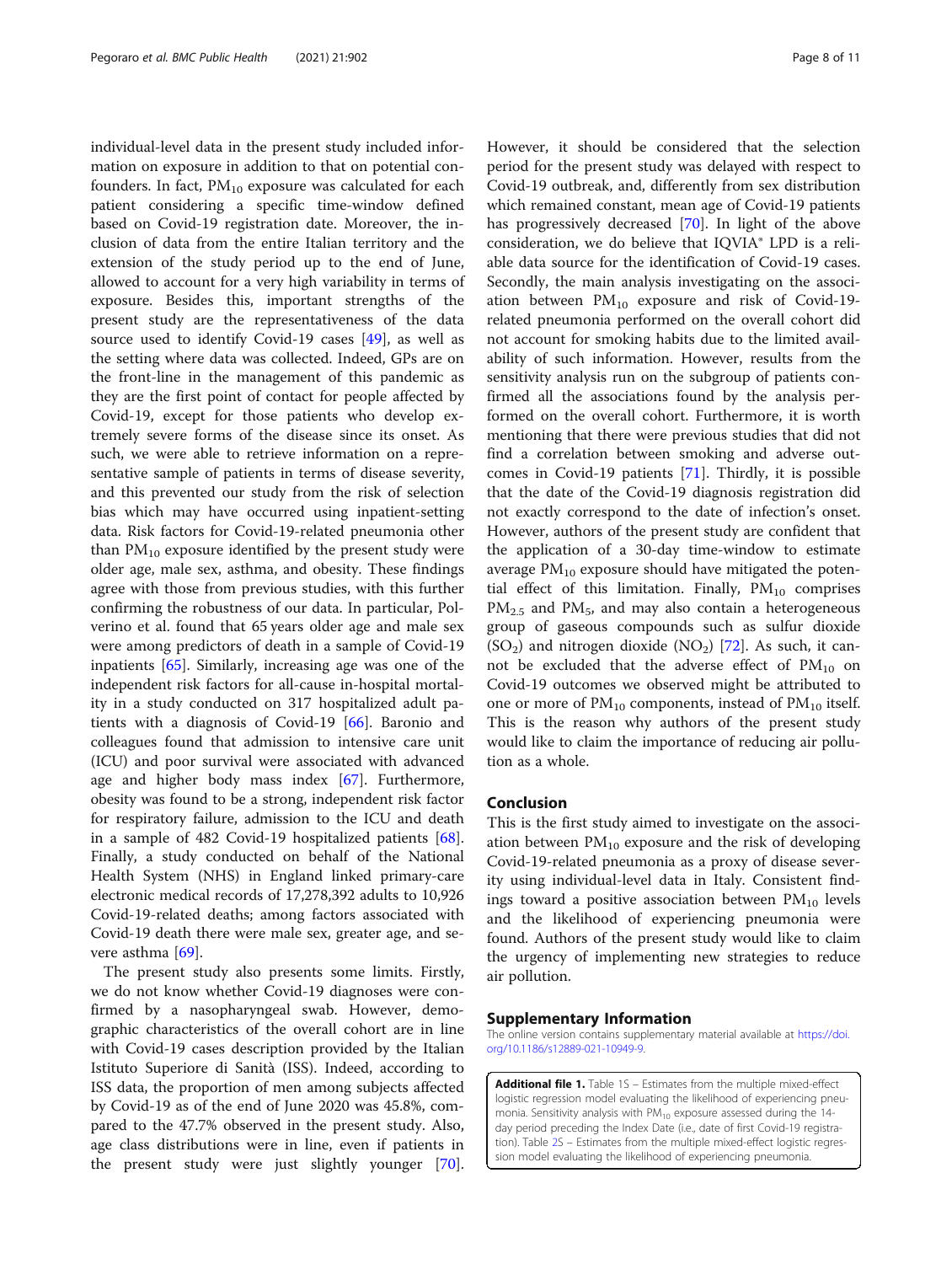<span id="page-8-0"></span>Sensitivity analysis with  $PM_{10}$  exposure assessed during the 7-day period preceding the Index Date (i.e., date of first Covid-19 registration). Table 3S – Estimates from the multiple mixed-effect logistic regression model evaluating the likelihood of experiencing pneumonia in men. Table 4S – Estimates from the multiple mixed-effect logistic regression model evaluating the likelihood of experiencing pneumonia in women. Table 5S – Estimates from the multiple mixed-effect logistic regression model evaluating the likelihood of experiencing pneumonia in 65 years younger subjects. Table 6S – Estimates from the multiple mixed-effect logistic regression model evaluating the likelihood of experiencing pneumonia in subjects aged ≥65 years. Table 7S – Estimates from the multiple mixedeffect logistic regression model evaluating the likelihood of experiencing pneumonia in never smoking subjects.

#### Acknowledgements

Not applicable.

#### Authors' contributions

Valeria Pegoraro, Ilaria Peduto, Franca Heiman, Antonella Levante and Duccio Urbinati were involved in the conception and design of the study. Valeria Pegoraro and Ilaria Peduto were involved in data analysis. Valeria Pegoraro was involved in drafting the paper. Valeria Pegoraro, Ilaria Peduto, Franca Heiman, Antonella Levante and Duccio Urbinati were involved in data interpretation, critically reviewed the paper, read, and approved the final manuscript.

#### Funding

No fundings were received for the conduction of the present study.

#### Availability of data and materials

IQVIA® LPD data that support the findings of this study are available from IQVIA, but restrictions apply to the availability of these data, which were used under license for the current study, and so are not publicly available. Data are, however, available from the corresponding author upon reasonable request and with permission of IQVIA. PM<sub>10</sub> daily concentration data detected by the official air quality monitoring stations located on the entire Italian territory were retrieved from ARPA Regional websites for the period January 2020 – June 2020 and are publicly available.

#### **Declarations**

#### Ethics approval and consent to participate

Studies conducted on IQVIA® LPD data do not require an approval by an Ethical Committee. Indeed, IQVIA® LPD relies on anonymous data which are not originated by any clinical trial. Before being stored into IQVIA databases, data is anonymized through non-identifiable encryption process directly on GPs' computer and patients' names are not collected into IQVIA® LPD. IQVIA® LPD complies with the European Regulation 679/2016 and the ex-Legislative Decree 196/03 and subsequent modifications.

#### Consent for publication

Not applicable.

#### Competing interests

All the authors are employees of IQVIA Solutions Italy S.r.l. The authors declare that they have no competing interests.

#### Received: 15 February 2021 Accepted: 26 April 2021 Published online: 12 May 2021

#### References

- 1. Riou J, Althaus CL. Pattern of early human-to-human transmission of Wuhan 2019 novel coronavirus (2019-nCoV), December 2019 to January 2020. Eurosurveillance. 2020;25(4) [cited 2021 Apr 1]. Available from: [https://www.](http://dx.doi.org/10.2807/1560-7917.ES.2020.25.4.2000058) [eurosurveillance.org/content/10.2807/1560-7917.ES.2020.25.4.2000058](http://dx.doi.org/10.2807/1560-7917.ES.2020.25.4.2000058).
- 2. Menzella F, Matucci A, Vultaggio A, Barbieri C, Biava M, Scelfo C, et al. COVID-19: general overview, pharmacological options and ventilatory support strategies. Multidiscip Respir Med. 2020 Jan 28;15(1):708. [https://doi.](https://doi.org/10.4081/mrm.2020.708) [org/10.4081/mrm.2020.708.](https://doi.org/10.4081/mrm.2020.708)
- 3. Mizrahi B, Shilo S, Rossman H, Kalkstein N, Marcus K, Barer Y, et al. Longitudinal symptom dynamics of COVID-19 infection. Nat Commun. 2020 Dec;11(1):6208. [https://doi.org/10.1038/s41467-020-20053-y.](https://doi.org/10.1038/s41467-020-20053-y)
- 4. Conticini E, Frediani B, Caro D. Can atmospheric pollution be considered a co-factor in extremely high level of SARS-CoV-2 lethality in Northern Italy? Environ Pollut Barking Essex. 2020;261:114465.
- 5. Martelletti L, Martelletti P. Air pollution and the novel Covid-19 disease: a putative disease risk factor. SN Compr Clin Med. 2020;15:1–5.
- 6. Ortenzi F, Albanese E, Fadda M. A Transdisciplinary analysis of COVID-19 in Italy: the Most affected country in Europe. Int J Environ Res Public Health. 2020 Dec 18;17(24):9488. [https://doi.org/10.3390/ijerph17249488.](https://doi.org/10.3390/ijerph17249488)
- 7. Protezione Civile Italiana. Map available at: [https://opendatadpc.maps.arcgis.](https://opendatadpc.maps.arcgis.com/apps/opsdashboard/index.html#/b0c68bce2cce478eaac82fe38d4138b1) [com/apps/opsdashboard/index.html#/b0c68bce2cce478eaac82fe38d4138b1.](https://opendatadpc.maps.arcgis.com/apps/opsdashboard/index.html#/b0c68bce2cce478eaac82fe38d4138b1) Last accessed on 31 March 2021.
- 8. Filippini T, Rothman KJ, Cocchio S, Narne E, Mantoan D, Saia M, et al. Associations between mortality from COVID-19 in two Italian regions and outdoor air pollution as assessed through tropospheric nitrogen dioxide. Sci Total Environ. 2021 Mar 15;760:143355. [https://doi.org/10.1016/j.scitotenv.2](https://doi.org/10.1016/j.scitotenv.2020.143355) [020.143355.](https://doi.org/10.1016/j.scitotenv.2020.143355)
- 9. World Health Organization. Air pollution. Available at: [https://www.who.int/](https://www.who.int/health) [health](https://www.who.int/health) -topics/air-pollution. Last accessed on 14 Feb 2021.
- 10. Bianconi V, Bronzo P, Banach M, Sahebkar A, Mannarino MR, Pirro M. Particulate matter pollution and the COVID-19 outbreak: results from Italian regions and provinces. Arch Med Sci AMS. 2020;16(5):985–92. [https://doi.](https://doi.org/10.5114/aoms.2020.95336) [org/10.5114/aoms.2020.95336](https://doi.org/10.5114/aoms.2020.95336).
- 11. Dettori M, Deiana G, Balletto G, Borruso G, Murgante B, Arghittu A, et al. Air pollutants and risk of death due to COVID-19 in Italy. Environ Res. 2021 Jan; 192:110459. [https://doi.org/10.1016/j.envres.2020.110459.](https://doi.org/10.1016/j.envres.2020.110459)
- 12. Li H, Xu X-L, Dai D-W, Huang Z-Y, Ma Z, Guan Y-J. Air pollution and temperature are associated with increased COVID-19 incidence: a time series study. Int J Infect Dis. 2020 Aug;97:278–82. [https://doi.org/10.1016/j.](https://doi.org/10.1016/j.ijid.2020.05.076) [ijid.2020.05.076](https://doi.org/10.1016/j.ijid.2020.05.076).
- 13. Bontempi E. First data analysis about possible COVID-19 virus airborne diffusion due to air particulate matter (PM): the case of Lombardy (Italy). Environ Res. 2020 Jul;186:109639. <https://doi.org/10.1016/j.envres.2020.109639>.
- 14. Coccia M. Factors determining the diffusion of COVID-19 and suggested strategy to prevent future accelerated viral infectivity similar to COVID. Sci Total Environ. 2020 Aug 10;729:138474. [https://doi.org/10.1016/j.scitotenv.2](https://doi.org/10.1016/j.scitotenv.2020.138474) [020.138474.](https://doi.org/10.1016/j.scitotenv.2020.138474)
- 15. Fattorini D, Regoli F. Role of the chronic air pollution levels in the Covid-19 outbreak risk in Italy. Environ Pollut Barking Essex. 2020;264:114732.
- 16. Frontera A, Cianfanelli L, Vlachos K, Landoni G, Cremona G. Severe air pollution links to higher mortality in COVID-19 patients: the "double-hit" hypothesis. J Inf Secur. 2020;81(2):255–9.
- 17. Liang D, Shi L, Zhao J, Liu P, Schwartz J, Gao S, Sarnat J, Liu Y, Ebelt S, Scovronick N, Chang HH. Urban Air Pollution May Enhance COVID-19 Case-Fatality and Mortality Rates in the United States. medRxiv [Preprint]. 2020: 2020.05.04.20090746. [https://doi.org/10.1101/2020.05.04.20090746.](https://doi.org/10.1101/2020.05.04.20090746) Update in: Innovation (N Y). 2020 Sep 21;:100047.
- 18. Onder G, Rezza G, Brusaferro S. Case-Fatality Rate and Characteristics of Patients Dying in Relation to COVID-19 in Italy. JAMA. 2020; [cited 2021 Jan 19]; Available from: [https://jamanetwork.com/journals/jama/fullarticle/2763](https://jamanetwork.com/journals/jama/fullarticle/2763667) [667.](https://jamanetwork.com/journals/jama/fullarticle/2763667)
- 19. Riccò M, Ranzieri S, Balzarini F, Bragazzi NL, Corradi M. SARS-CoV-2 infection and air pollutants: correlation or causation? Sci Total Environ. 2020 Sep 10; 734:139489. [https://doi.org/10.1016/j.scitotenv.2020.139489.](https://doi.org/10.1016/j.scitotenv.2020.139489)
- 20. Wu X, Nethery RC, Sabath MB, Braun D, Dominici F. Exposure to air pollution and COVID-19 mortality in the United States: A nationwide crosssectional study. Epidemiology. 2020; [cited 2021 Jan 21]. Available from: [http://medrxiv.org/lookup/doi/10.1101/2020.04.05.20054502.](http://dx.doi.org/10.1101/2020.04.05.20054502)
- 21. Zoran MA, Savastru RS, Savastru DM, Tautan MN. Assessing the relationship between surface levels of PM2.5 and PM10 particulate matter impact on COVID-19 in Milan, Italy. Sci Total Environ. 2020 Oct 10;738:139825. [https://](https://doi.org/10.1016/j.scitotenv.2020.139825) [doi.org/10.1016/j.scitotenv.2020.139825](https://doi.org/10.1016/j.scitotenv.2020.139825).
- 22. Zoran MA, Savastru RS, Savastru DM, Tautan MN. Assessing the relationship between ground levels of ozone (O3) and nitrogen dioxide (NO2) with coronavirus (COVID-19) in Milan, Italy. Sci Total Environ. 2020;740:140005. [https://doi.org/10.1016/j.scitotenv.2020.140005.](https://doi.org/10.1016/j.scitotenv.2020.140005)
- 23. Cole MA, Ozgen C, Strobl E. Air pollution exposure and Covid-19 in Dutch municipalities. Environ Resour Econ. 2020 Aug;76(4):581–610. [https://doi.](https://doi.org/10.1007/s10640-020-00491-4) [org/10.1007/s10640-020-00491-4.](https://doi.org/10.1007/s10640-020-00491-4)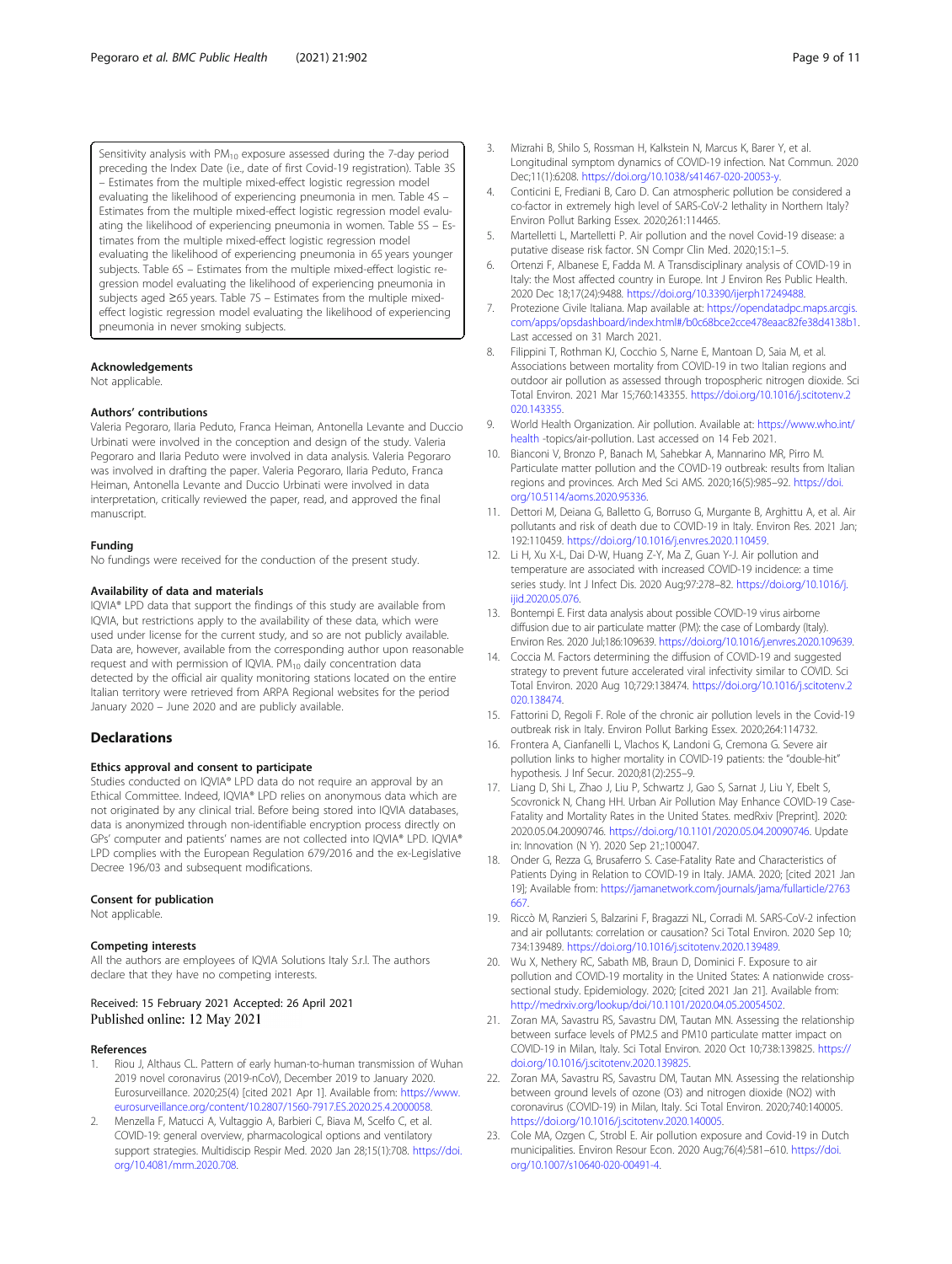- <span id="page-9-0"></span>24. Magazzino C, Mele M, Schneider N. The relationship between air pollution and COVID-19-related deaths: an application to three French cities. Appl Energy. 2020 Dec 1;279:115835. [https://doi.org/10.1016/j.apenergy.2020.11](https://doi.org/10.1016/j.apenergy.2020.115835) [5835](https://doi.org/10.1016/j.apenergy.2020.115835).
- 25. Zhu Y, Xie J, Huang F, Cao L. Association between short-term exposure to air pollution and COVID-19 infection: evidence from China. Sci Total Environ. 2020 Jul 20;727:138704. [https://doi.org/10.1016/j.scitotenv.2020.138704.](https://doi.org/10.1016/j.scitotenv.2020.138704)
- 26. Setti L, Passarini F, de Gennaro G, Di Gilio A, Palmisani J, Buono P, et al. SIMA. Società Italiana di Medicina Ambientale. Position Paper. Relazione circa l'effetto dell'inquinamento da particolato atmosferico e la diffusione di virus nella popolazione. Available at: [https://www.simaonlus.it/wpsima/wp](https://www.simaonlus.it/wpsima/wp-content/uploads/2020/03/COVID19_Position-Paper_Relazione-circa-l%E2%80%99effetto-dell%E2%80%99inquinamento-da-particolato-atmosferico-e-la-diffusione-di-virus-nella-popolazione.pdf)[content/uploads/2020/03/COVID19\\_Position-Paper\\_Relazione-circa-l%E2%](https://www.simaonlus.it/wpsima/wp-content/uploads/2020/03/COVID19_Position-Paper_Relazione-circa-l%E2%80%99effetto-dell%E2%80%99inquinamento-da-particolato-atmosferico-e-la-diffusione-di-virus-nella-popolazione.pdf) [80%99effetto-dell%E2%80%99inquinamento-da-particolato-atmosferico-e-la](https://www.simaonlus.it/wpsima/wp-content/uploads/2020/03/COVID19_Position-Paper_Relazione-circa-l%E2%80%99effetto-dell%E2%80%99inquinamento-da-particolato-atmosferico-e-la-diffusione-di-virus-nella-popolazione.pdf)[diffusione-di-virus-nella-popolazione.pdf.](https://www.simaonlus.it/wpsima/wp-content/uploads/2020/03/COVID19_Position-Paper_Relazione-circa-l%E2%80%99effetto-dell%E2%80%99inquinamento-da-particolato-atmosferico-e-la-diffusione-di-virus-nella-popolazione.pdf) Last accessed on 14 Feb 2021.
- 27. Adhikari A, Yin J. Short-Term Effects of Ambient Ozone, PM2.5, and Meteorological Factors on COVID-19 Confirmed Cases and Deaths in Queens, New York. Int J Environ Res Public Health. 2020;17(11):4047. [https://](https://doi.org/10.3390/ijerph17114047) [doi.org/10.3390/ijerph17114047.](https://doi.org/10.3390/ijerph17114047)
- 28. Andrée BPJ. Incidence of COVID-19 and Connections with Air Pollution Exposure: Evidence from the Netherlands. Epidemiology; 2020 May [cited 2021 Jan 20]. Available from: [http://medrxiv.org/lookup/doi/10.1101/2020.](http://dx.doi.org/10.1101/2020.04.27.20081562) [04.27.20081562](http://dx.doi.org/10.1101/2020.04.27.20081562)
- 29. Coker ES, Cavalli L, Fabrizi E, Guastella G, Lippo E, Parisi ML, et al. The effects of air pollution on COVID-19 related mortality in northern Italy. Environ Resour Econ. 2020;4:1–24.
- 30. Pansini R, Fornacca D. Early evidence of a higher incidence of COVID-19 in the air-polluted regions of eight severely affected countries. Epidemiology; 2020 [cited 2021 Jan 20]. Available from: [http://medrxiv.org/lookup/doi/1](http://dx.doi.org/10.1101/2020.04.30.20086496) [0.1101/2020.04.30.20086496](http://dx.doi.org/10.1101/2020.04.30.20086496)
- 31. Konstantinoudis G, Padellini T, Bennett J, Davies B, Ezzati M, Blangiardo M. Long-term exposure to air-pollution and COVID-19 mortality in England: a hierarchical spatial analysis. Environ Int. 2021 Jan;146:106316. [https://doi.](https://doi.org/10.1016/j.envint.2020.106316) [org/10.1016/j.envint.2020.106316.](https://doi.org/10.1016/j.envint.2020.106316)
- 32. Travaglio M, Yu Y, Popovic R, Selley L, Leal NS, Martins LM. Links between air pollution and COVID-19 in England. Environ Pollut. 2021 Jan;268(Pt A): 115859. <https://doi.org/10.1016/j.envpol.2020.115859>.
- 33. Vasquez-Apestegui V, Parras-Garrido E, Tapia V, Paz-Aparicio VM, Rojas JP, Sánchez-Ccoyllo OR, Gonzales GF. Association Between Air Pollution in Lima and the High Incidence of COVID-19: Findings from a Post Hoc Analysis. Res Sq [Preprint]. 2020:rs.3.rs-39404. [https://doi.org/10.21203/rs.3.rs-39404/v1.](https://doi.org/10.21203/rs.3.rs-39404/v1)
- 34. Yao Y, Pan J, Liu Z, Meng X, Wang W, Kan H, et al. Temporal association between particulate matter pollution and case fatality rate of COVID-19 in Wuhan. Environ Res. 2020 Oct;189:109941. [https://doi.org/10.1016/j.envres.2](https://doi.org/10.1016/j.envres.2020.109941) [020.109941.](https://doi.org/10.1016/j.envres.2020.109941)
- 35. Accarino G, Lorenzetti S, Aloisio G. Assessing correlations between shortterm exposure to atmospheric pollutants and COVID-19 spread in all Italian territorial areas. Environ Pollut. 2021 Jan;268(Pt A):115714. [https://doi.org/1](https://doi.org/10.1016/j.envpol.2020.115714) [0.1016/j.envpol.2020.115714](https://doi.org/10.1016/j.envpol.2020.115714).
- 36. Ogen Y. Assessing nitrogen dioxide (NO2) levels as a contributing factor to coronavirus (COVID-19) fatality. Sci Total Environ. 2020 Jul 15;726:138605. [https://doi.org/10.1016/j.scitotenv.2020.138605.](https://doi.org/10.1016/j.scitotenv.2020.138605)
- 37. López-Feldman A, Heres D, Marquez-Padilla F. Air pollution exposure and COVID-19: a look at mortality in Mexico City using individual-level data. Sci Total Environ. 2021 Feb 20;756:143929. [https://doi.org/10.1016/j.scitotenv.2](https://doi.org/10.1016/j.scitotenv.2020.143929) [020.143929.](https://doi.org/10.1016/j.scitotenv.2020.143929)
- 38. Hou CK, Qin YF, Wang G, Liu QL, Yang XY, Wang H. Impact of a long-term air pollution exposure on the case fatality rate of COVID-19 patients-A multicity study. J Med Virol. 2021;93(5):2938–46. [https://doi.org/10.1002/](https://doi.org/10.1002/jmv.26807) [jmv.26807](https://doi.org/10.1002/jmv.26807). Epub 2021 Feb 15.
- 39. Bilal null, Bashir MF, Komal B, Benghoul M, Bashir MA, Tan D. Nexus Between the COVID-19 Dynamics and Environmental Pollution Indicators in South America. Risk Manag Healthc Policy. 2021;14:67–74.
- 40. Cascetta E, Henke I, Di Francesco L. The Effects of Air Pollution, Sea Exposure and Altitude on COVID-19 Hospitalization Rates in Italy. Int J Environ Res Public Health. 2021;18(2):452. [https://doi.org/10.3390/ijerph1802](https://doi.org/10.3390/ijerph18020452) [0452](https://doi.org/10.3390/ijerph18020452).
- 41. Fernández D, Giné-Vázquez I, Liu I, Yucel R, Nai Ruscone M, Morena M, et al. Are environmental pollution and biodiversity levels associated to the spread and mortality of COVID-19? A four-month global analysis. Environ Pollut Barking Essex. 2020;271:116326.
- 42. Hassan MS, Bhuiyan MAH, Tareq F, Bodrud-Doza M, Tanu SM, Rabbani KA. Relationship between COVID-19 infection rates and air pollution, geometeorological, and social parameters. Environ Monit Assess. 2021 Jan 4; 193(1):29. <https://doi.org/10.1007/s10661-020-08810-4>.
- 43. Hutter HP, Poteser M, Moshammer H, Lemmerer K, Mayer M, Weitensfelder L, Wallner P, Kundi M. Air Pollution Is Associated with COVID-19 Incidence and Mortality in Vienna, Austria. Int J Environ Res Public Health. 2020;17(24): 9275. <https://doi.org/10.3390/ijerph17249275>.
- 44. Fiasca F, Minelli M, Maio D, Minelli M, Vergallo I, Necozione S, et al. Associations between COVID-19 incidence rates and the exposure to PM2.5 and NO2: a Nationwide observational study in Italy. Int J Environ Res Public Health. 2020;13:17(24).
- 45. Hoang T, Nguyen TQ, Tran TTA. Short-term exposure to ambient air pollution in association with COVID-19 of two clusters in South Korea. Trop Med IntHealth. 2021;26(4):478–91.
- 46. Rovetta A, Castaldo L. Relationships between demographic, geographic, and environmental statistics and the spread of novel coronavirus disease (COVID-19) in Italy. Cureus. 2020 Nov 9;12(11):e11397. [https://doi.org/10.7759/cureus.11397.](https://doi.org/10.7759/cureus.11397)
- 47. Setti L, Passarini F, De Gennaro G, Barbieri P, Perrone MG, Borelli M, et al. SARS-Cov-2RNA found on particulate matter of Bergamo in northern Italy: first evidence. Environ Res. 2020;188:109754. [https://doi.org/10.1016/j.](https://doi.org/10.1016/j.envres.2020.109754) [envres.2020.109754.](https://doi.org/10.1016/j.envres.2020.109754)
- 48. Filippi A, Vanuzzo D, Bignamini AA, Sessa E, Brignoli O, Mazzaglia G. Computerized general practice databases provide quick and cost-effective information on the prevalence of angina pectoris. Ital Heart J Off J Ital Fed Cardiol. 2005;6(1):49–51.
- 49. XIII Report Health Search (edizione 2020). Istituto di Ricerca della SIMG. Società Italiana di Medicina Generale e delle Cure Primarie [Internet] Available from: <https://www.healthsearch.it/report/>
- 50. Perera G, Rijnbeek PR, Alexander M, Ansell D, Avillach P, Duarte-Salles T, et al. Vascular and metabolic risk factor differences prior to dementia diagnosis: a multidatabase case–control study using European electronic health records. BMJ Open. 2020 Nov;10(11):e038753. [https://doi.org/10.1136/](https://doi.org/10.1136/bmjopen-2020-038753) [bmjopen-2020-038753.](https://doi.org/10.1136/bmjopen-2020-038753)
- 51. Ravera M, Cannavò R, Noberasco G, Guasconi A, Cabib U, Pieracci L, et al. High performance of a risk calculator that includes renal function in predicting mortality of hypertensive patients in clinical application. J Hypertens. 2014 Jun;32(6):1245–54. [https://doi.org/10.1097/HJH.](https://doi.org/10.1097/HJH.0000000000000177) [0000000000000177](https://doi.org/10.1097/HJH.0000000000000177).
- 52. Levi M, Rosselli M, Simonetti M, Brignoli O, Cancian M, Masotti A, et al. Epidemiology of iron deficiency anaemia in four European countries: a population-based study in primary care. Eur J Haematol. 2016 Dec;97(6): 583–93. [https://doi.org/10.1111/ejh.12776.](https://doi.org/10.1111/ejh.12776)
- 53. Katz P, Pegoraro V, Liedgens H. Characteristics, resource utilization and safety profile of patients prescribed with neuropathic pain treatments: a real-world evidence study on general practices in Europe - the role of the lidocaine 5% medicated plaster. Curr Med Res Opin. 2017 Aug;33(8):1481–9. <https://doi.org/10.1080/03007995.2017.1335191>.
- 54. Di Marco F, Santus P, Terraneo S, Peruzzi E, Muscianisi E, Ripellino C, et al. Characteristics of newly diagnosed COPD patients treated with triple inhaled therapy by general practitioners: a real world Italian study. NPJ Prim Care Respir Med. 2017;27(1):51. <https://doi.org/10.1038/s41533-017-0051-9>.
- 55. Agostoni E, Barbanti P, Frediani F, Trifirò G, Burgio L, di Nola L, et al. Realworld insights on the management of migraine patients: an Italian nationwide study. Curr Med Res Opin. 2019 Sep;35(9):1545–54. [https://doi.](https://doi.org/10.1080/03007995.2019.1602032) [org/10.1080/03007995.2019.1602032](https://doi.org/10.1080/03007995.2019.1602032).
- 56. Levi M, Simonetti M, Marconi E, Brignoli O, Cancian M, Masotti A, et al. Gender differences in determinants of iron-deficiency anemia: a populationbased study conducted in four European countries. Ann Hematol. 2019 Jul; 98(7):1573–82. [https://doi.org/10.1007/s00277-019-03707-w.](https://doi.org/10.1007/s00277-019-03707-w)
- 57. Lavorini F, Bianco A, Blasi F, Braido F, Corsico AG, Di Marco F, et al. What drives inhaler prescription for asthma patients? Results from a real-life retrospective analysis. Respir Med. 2020;166:105937.
- 58. Andrade C, The P. Value and statistical significance: misunderstandings, explanations, challenges, and alternatives. Indian J Psychol Med. 2019;41(3): 210–5. [https://doi.org/10.4103/IJPSYM.IJPSYM\\_193\\_19](https://doi.org/10.4103/IJPSYM.IJPSYM_193_19).
- 59. Zhang L, Yang Y, Li Y, Qian Z, Xiao W, Wang X, et al. Short-term and longterm effects of PM2.5 on acute nasopharyngitis in 10 communities of Guangdong, China. Sci Total Environ. 2019;688:136–42. [https://doi.org/10.1](https://doi.org/10.1016/j.scitotenv.2019.05.470) [016/j.scitotenv.2019.05.470](https://doi.org/10.1016/j.scitotenv.2019.05.470).